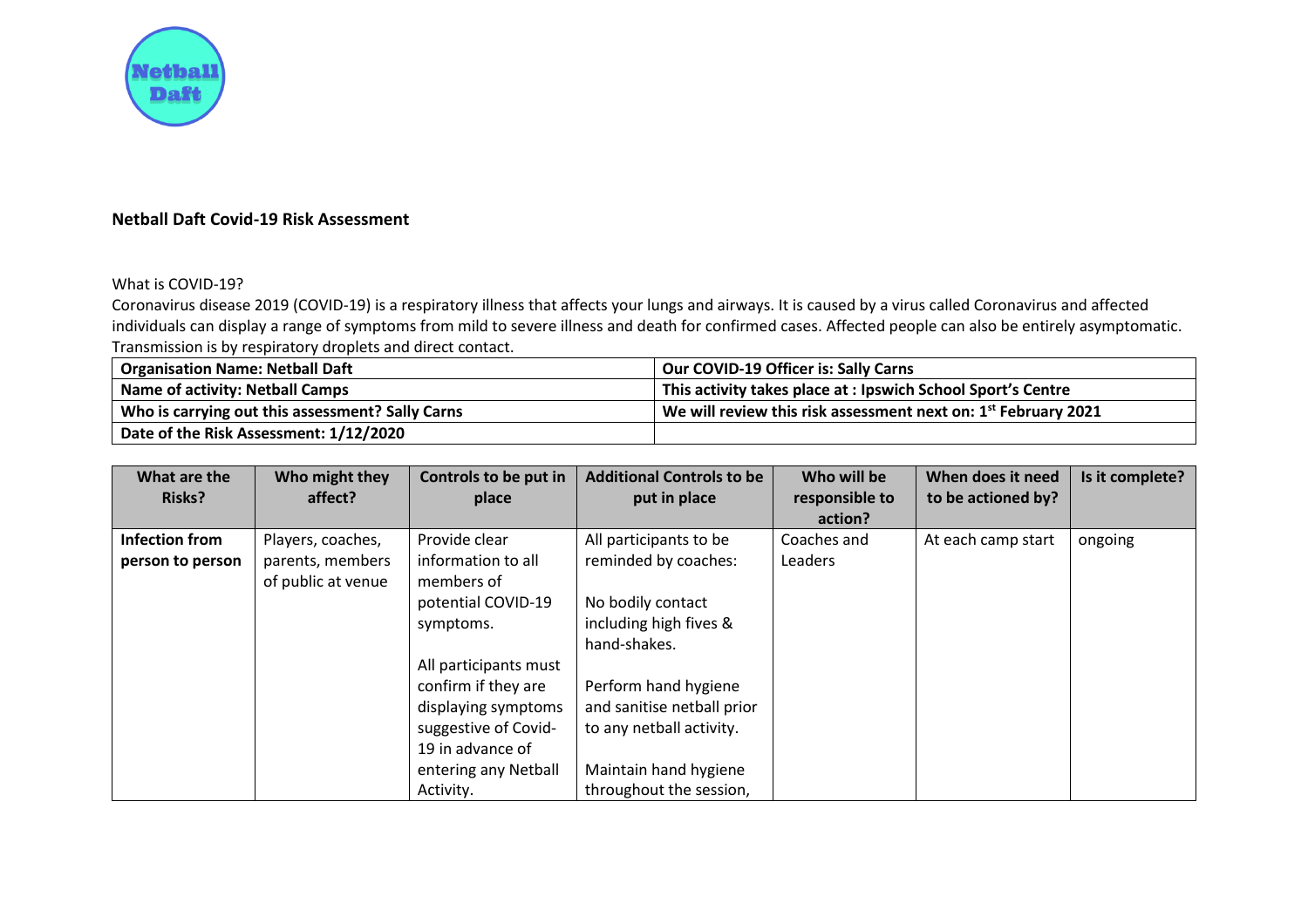

|                          |                     | Name & contact                            | with a break every 15<br>minutes to sanitise |                    |                             |         |
|--------------------------|---------------------|-------------------------------------------|----------------------------------------------|--------------------|-----------------------------|---------|
|                          |                     | detail of anyone in                       | netball and perform hand                     |                    |                             |         |
|                          |                     | attendance at all                         | hygiene.                                     |                    |                             |         |
|                          |                     | <b>Netball Activity</b>                   |                                              |                    |                             |         |
|                          |                     | should be                                 | Congregating before or                       |                    |                             |         |
|                          |                     | collected/processed                       | after Netball Daft activity                  |                    |                             |         |
|                          |                     | in accordance with                        | is not permitted.                            |                    |                             |         |
|                          |                     | the Data Protection                       |                                              |                    |                             |         |
|                          |                     | Act 2018 and in line                      | Maintain social                              |                    |                             |         |
|                          |                     | with GDPR principles                      | distancing in line with                      |                    |                             |         |
|                          |                     | and kept for a                            | Government guidance                          |                    |                             |         |
|                          |                     | minimum of 21 days.                       | throughout a session                         |                    |                             |         |
|                          |                     |                                           |                                              |                    |                             |         |
|                          |                     | Any individual                            | Outdoor venues are                           |                    |                             |         |
|                          |                     | displaying symptoms                       | preferred where facilities                   |                    |                             |         |
|                          |                     | is advised to return                      | and weather permits.                         |                    |                             |         |
|                          |                     | home, self-isolate                        | Activity should only take                    |                    |                             |         |
|                          |                     | and apply for a test                      | place in an area with                        |                    |                             |         |
|                          |                     | online or call 119.                       | sufficient space to ensure                   |                    |                             |         |
|                          |                     |                                           | social distancing.                           |                    |                             |         |
|                          |                     |                                           |                                              |                    |                             |         |
|                          |                     | Parents and                               |                                              |                    |                             |         |
|                          |                     | spectators                                |                                              |                    |                             |         |
|                          |                     | discouraged other<br>than at drop off and |                                              |                    |                             |         |
|                          |                     | collection times.                         |                                              |                    |                             |         |
| <b>Infected surfaces</b> | Players, coaches,   | Identify any likely                       | Minimise the need to                         | Coaches and        | From 1 <sup>st</sup> Day of | Ongoing |
| around the area          | volunteers, parents | surfaces to be heavily                    | touch surfaces if possible                   | Leaders/Venue      | camp                        |         |
|                          |                     | used e.g. gate                            | e.g. leave open gates                        | Staff for internal |                             |         |
|                          |                     | entrances                                 |                                              | areas              |                             |         |
|                          |                     |                                           | Avoid touching surfaces                      |                    |                             |         |
|                          |                     |                                           |                                              |                    |                             |         |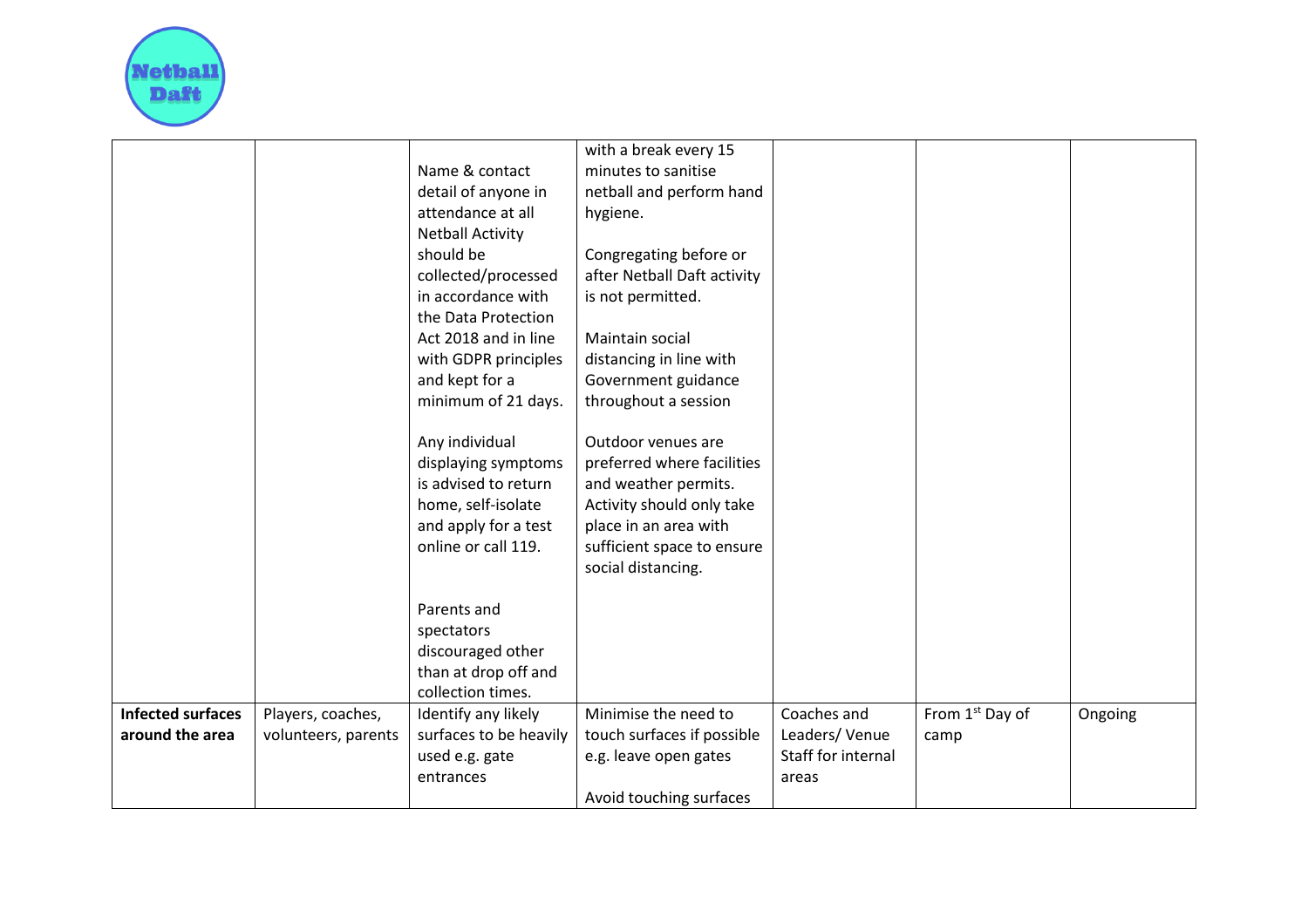

|                                                   |                   | Regular disinfection<br>of such heavily used<br>areas<br>Have a COVID-19 bin<br>for disinfectant wipes<br>Hand sanitiser<br>available within<br>every group and as<br>participants arrive<br>and depart           | Remind participants to<br>maintain good hand<br>hygiene with a break<br>every 15 minutes to<br>sanitise netball and<br>perform hand hygiene.                                                                   |                        |                      |         |
|---------------------------------------------------|-------------------|-------------------------------------------------------------------------------------------------------------------------------------------------------------------------------------------------------------------|----------------------------------------------------------------------------------------------------------------------------------------------------------------------------------------------------------------|------------------------|----------------------|---------|
| Infected<br>equipment                             | Players & coaches | Limit changes of bibs<br>as much as possible.<br>Balls to be kept<br>within each specific<br>group.<br>Water bottles must<br>be the individuals<br>own and any left at<br>end of session should<br>be disposed of | All participants should be<br>informed of limited<br>equipment sharing<br>All netballs and any other<br>equipment e.g.<br>spots/cones should be<br>sanitised with<br>disinfectant wipes after<br>each session. | Coaches and<br>Leaders | $1st$ day of camp    | Ongoing |
| Lack of space to<br>maintain social<br>distancing | Players, coaches  | Groups size<br>restricted to 30 on<br>each court<br>(maximum)                                                                                                                                                     | All attending to be<br>reminded of 2m social<br>distancing and all<br><b>Government Guidance</b>                                                                                                               | Coaches and<br>leaders | By $1st$ day of camp | ongoing |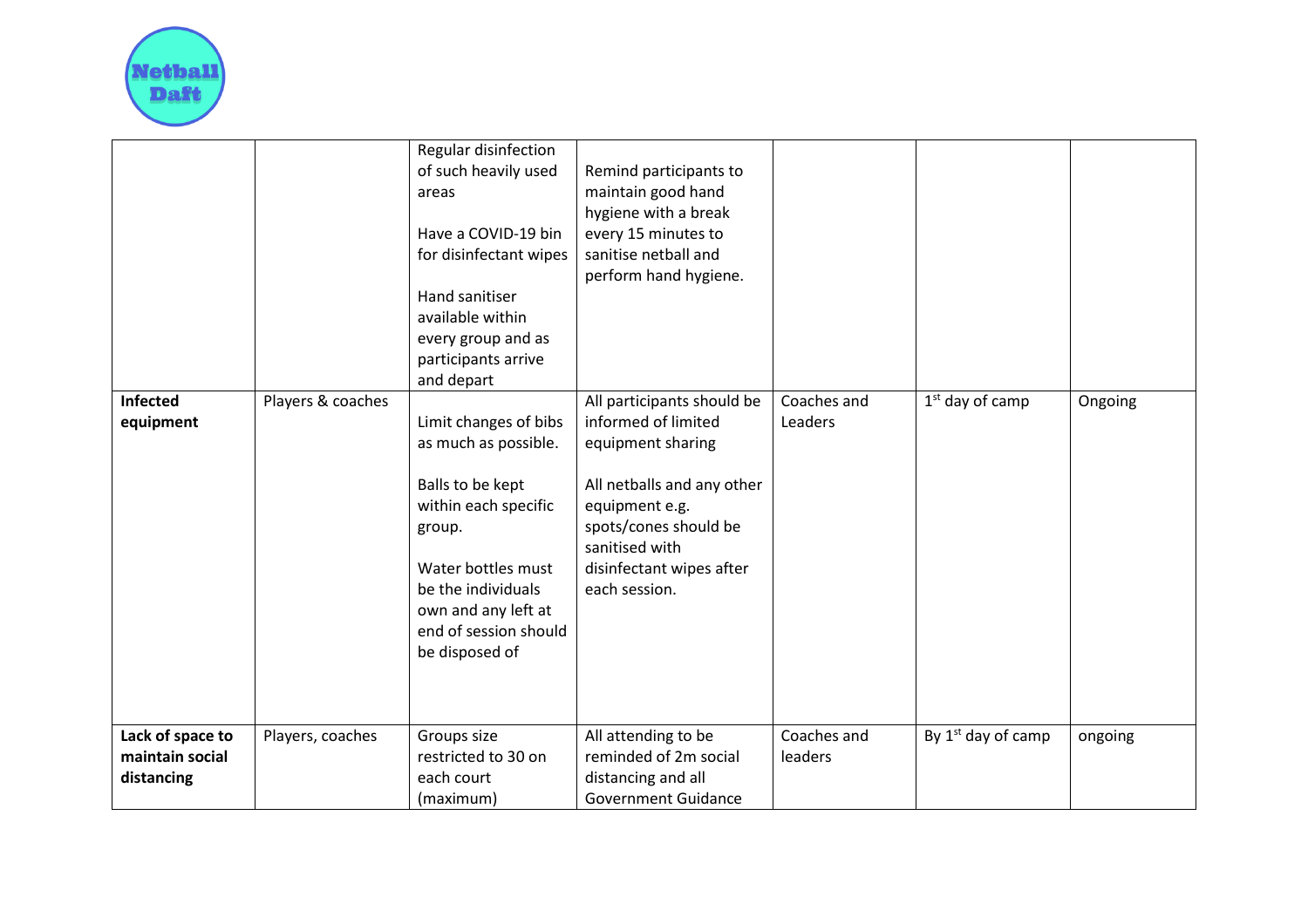

|                                          |                                 | No spectators or<br>parents to be<br>involved in sessions                                                                                                                                                                                                               | Careful selection of<br>venues to ensure<br>sufficient space                                                                                                                                                                                            |     |                                |                             |
|------------------------------------------|---------------------------------|-------------------------------------------------------------------------------------------------------------------------------------------------------------------------------------------------------------------------------------------------------------------------|---------------------------------------------------------------------------------------------------------------------------------------------------------------------------------------------------------------------------------------------------------|-----|--------------------------------|-----------------------------|
| <b>Transport to and</b><br>from sessions | Players, coaches,<br>volunteers | All participants and<br>staff should follow<br>government rules on<br>car sharing.<br>Participants should<br>avoid using public                                                                                                                                         |                                                                                                                                                                                                                                                         | All | By $1st$ day of camp           | ongoing                     |
|                                          |                                 | transport and always<br>follow Government<br>guidance                                                                                                                                                                                                                   |                                                                                                                                                                                                                                                         |     |                                |                             |
| <b>Toilets and</b><br>changing rooms     | Players, coaches                | Work with venue<br>operator and<br>understand their<br>procedures re toilets<br>Players to come<br>ready to play and use<br>of changing room is<br>not allowed<br>Hand sanitiser to be<br>available on courts so<br>use of toilets is not<br>needed for hand<br>washing | Ensure players are aware<br>to come prepared to<br>participate fully changed<br>Ensure if toilets do need<br>to be used, it is only 1 in<br>1 out.<br>Signage may be required<br>if toilets are further away<br>Ensure hands are<br>sanitised regularly | All | By 1 <sup>st</sup> Day of camp | ongoing                     |
| Infection through<br>spectators and      | Players, coaches,<br>parents    | Parents and<br>spectators not                                                                                                                                                                                                                                           | During session remind<br>players to stay within<br>court area.                                                                                                                                                                                          | All | By 1 <sup>st</sup> day of camp | Info shared<br>with parents |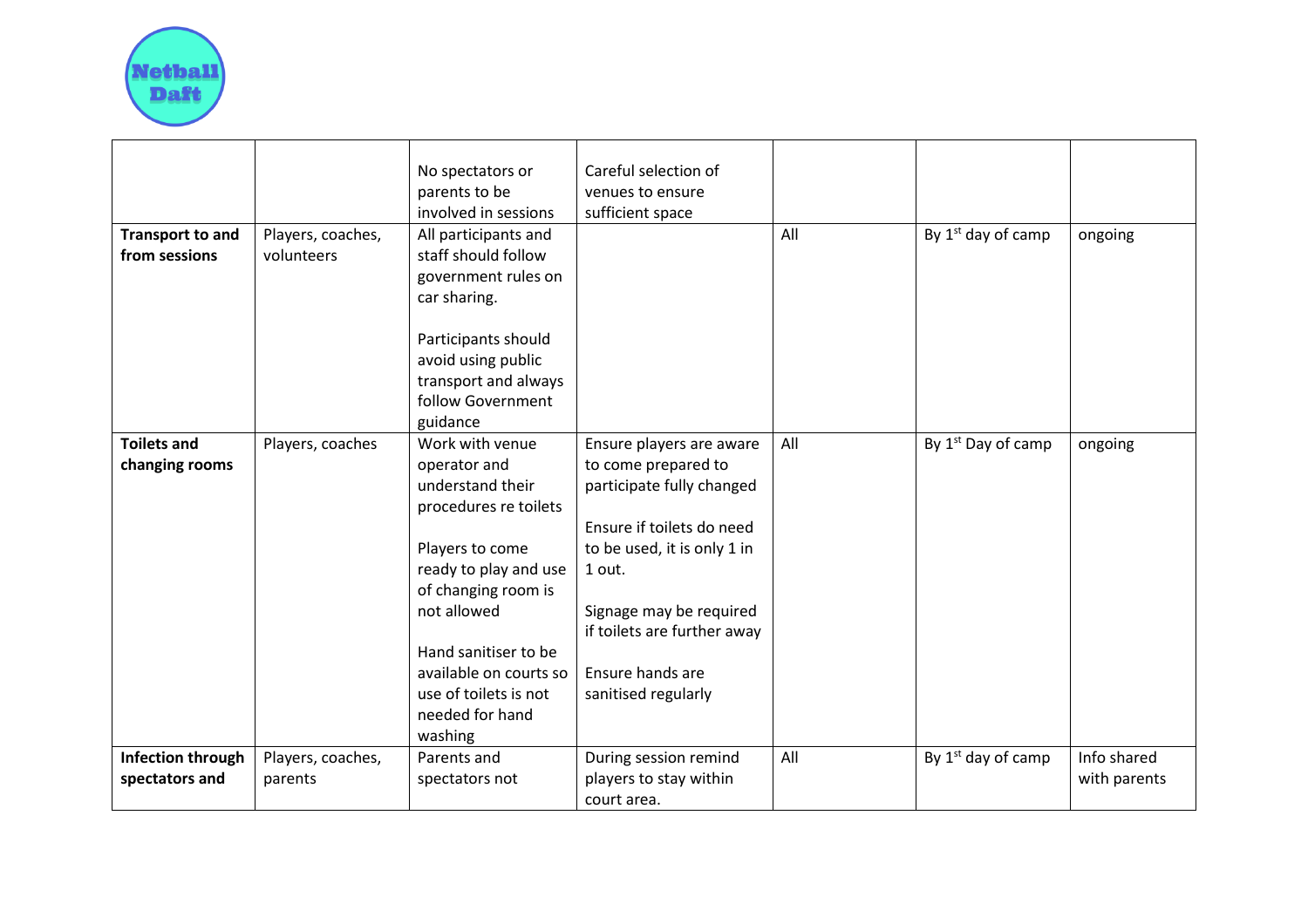

| other members            |                    | permitted at Netball                                                                    |                            |                   |                                | via website    |
|--------------------------|--------------------|-----------------------------------------------------------------------------------------|----------------------------|-------------------|--------------------------------|----------------|
| of the public            |                    | Daft camps.                                                                             |                            |                   |                                | prior to camps |
|                          |                    |                                                                                         |                            |                   |                                |                |
|                          |                    | Identify a location                                                                     |                            |                   |                                |                |
|                          |                    | that isn't busy                                                                         |                            |                   |                                |                |
|                          |                    |                                                                                         |                            |                   |                                |                |
|                          |                    | Players and coaches                                                                     |                            |                   |                                |                |
|                          |                    | should stay within                                                                      |                            |                   |                                |                |
|                          |                    | the groups' area and                                                                    |                            |                   |                                |                |
|                          |                    | only leave to go to                                                                     |                            |                   |                                |                |
|                          |                    | toilet.                                                                                 |                            |                   |                                |                |
| <b>Increased risk to</b> | Those with         | Ensure those in high                                                                    | Ensure all staff are fully | All parents and   | By 1 <sup>st</sup> day of camp | ongoing        |
| those with               | underlying medical | risks groups are                                                                        | aware of participant's     | players to be     |                                |                |
| underlying               | conditions and     | aware of the risks                                                                      | relevant medical           | made aware of     |                                |                |
| medical                  | <b>BAME</b> groups | involved in                                                                             | conditions and             | activity taking   |                                |                |
| conditions or            |                    | participating in                                                                        | participants have the      | place and to take |                                |                |
| <b>BAME</b> groups       |                    | Netball Daft activity                                                                   | opportunity to opt out of  | part at own risk. |                                |                |
|                          |                    | and have access to                                                                      | Netball Daft activity at   |                   |                                |                |
|                          |                    | the risk assessment                                                                     | any time.                  |                   |                                |                |
|                          |                    |                                                                                         |                            |                   |                                |                |
|                          |                    | Ensure that all                                                                         |                            |                   |                                |                |
|                          |                    | participants have the                                                                   |                            |                   |                                |                |
|                          |                    | choice if they would                                                                    |                            |                   |                                |                |
|                          |                    | like to attend                                                                          |                            |                   |                                |                |
|                          |                    | sessions                                                                                |                            |                   |                                |                |
|                          |                    | No pressure from                                                                        |                            |                   |                                |                |
|                          |                    |                                                                                         |                            |                   |                                |                |
|                          |                    |                                                                                         |                            |                   |                                |                |
|                          |                    |                                                                                         |                            |                   |                                |                |
|                          |                    |                                                                                         |                            |                   |                                |                |
|                          |                    | coaches, club<br>volunteers or other<br>players to join<br><b>Netball Daft Activity</b> |                            |                   |                                |                |